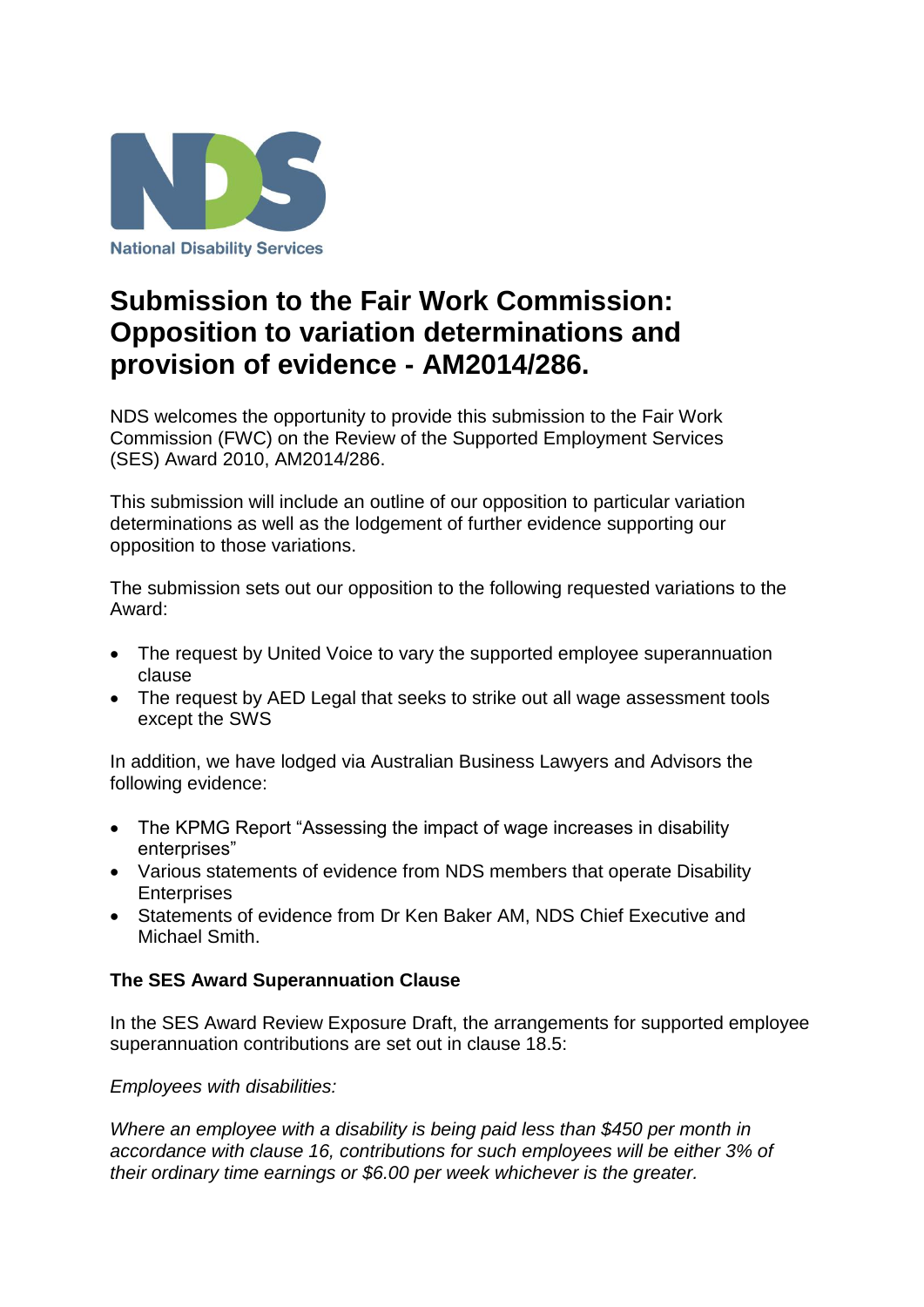The FWC has suggested that Parties consider whether the amount of \$6.00 per week is still appropriate.

Through the SES Award review United Voice has sought an Award variation that would increase the superannuation contribution rate for supported employees from \$6 per week to \$15 per week.

NDS's position is that such an increase would constitute a significant cost impost on employers and that there should be no increases in employer costs unless they are subsidised. Consequently, NDS opposes the variation sought by United Voice.

Increasing the weekly contribution from a minimum of \$6 per week to \$15 per week equals an annual unfunded wage increase for employers of \$468.

For an ADE employing 100 supported workers, this would equate to an annual unfunded wage increase of \$46,800.

The current tax and fees as per the AustralianSuper fund for supported employees are as follows:

- Tax per week levied at 15% (\$0.90)
- Admin fee per week of \$1.50
- In addition, an investment management fee is levied on an annual basis (0.74% in 16-17)

Supported employees accessing this fund must elect to opt out of all insurance coverage, or it will automatically be deducted from the \$6.00. It is important to note that employees are able to opt out – the insurance units are not compulsory.

This leaves a weekly net contribution of \$3.60 after tax and the admin fee (or \$187.20 per annum). Again, it is important to note that the MySuper changes introduced several years ago fixed both the tax rate and the admin fee. Therefore, these cannot be changed without amendments to the relevant legislation. It should also be noted that supported employees have access to the Low Income Superannuation Tax Offset (LISTO - which has now replaced the low income superannuation contribution). Access to the LISTO enables tax paid on the contributions to be refunded to the employee's superannuation account, up to a maximum refund of \$500 per annum.

NDS and supported employers have had discussions with AustralianSuper on amendments to the industry fund for supported employees. Consequently, AustralianSuper is amending the supported employment fund rules to allow automatic opt out from insurance units and the ability to opt in to these instead.

The key intent of the superannuation changes introduced by government was that people would save for their own retirement so as not to be dependent on government benefits (i.e. the age pension) when they retired.